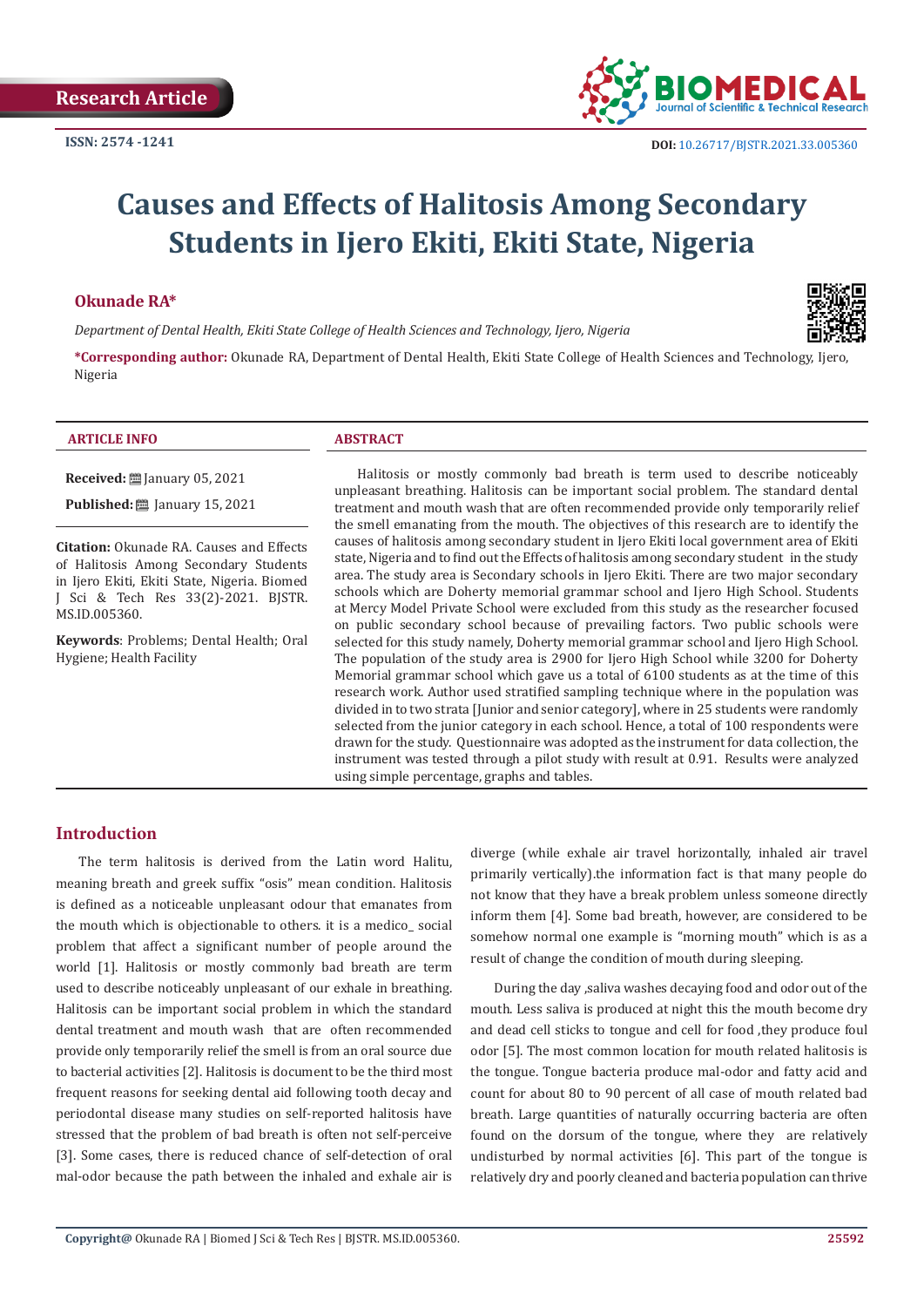on remnant of food deposit, dead epithelial cell and postnasal drip. The convoluted microbial structure of the tongue dorsum provide an ideal habitat for anaerobic bacterial ,which flourish under a continually forming tongue costing of food debris, dead, cells, postnasal drip and overlying bacteria living and dead when left on the tongue the anaerobic respiration of such bacterial can yield either the putrescent smell of in dole, skatole,methyl mercapton, alloymethyl sulfide and dimethyl [7]. There are several cause of halitosis although the main one is oral bacterial over 90 million people suffer from chronic halitosis which is medical term for bad breath in most cases halitosis originate from the gum and tongue, caused by bacterial from the decay of food parties, other debris in the mouth itself [8].

The bad breath differ during the day ,due to eating of certain food such as garlic, onions, meat, egg, smoking and alcohol consumption , since the mouth is exposed to less oxygen and is in active during the night the odour is usually worse upon awakening (morning breath). bad breath rinsing with special mouth wash .various method used to control halitosis (bad breath) such mouth spray and mouth wash may only be temporarily mask the odour created by bacteria on the tongue but cannot cure bad breath because they don't remove the source of bad breath, in order to prevent the production of the sulfur containing compound mention above the bacteria on the tongue must be removed regularly [9]. Most people who clean their tongue use a(tongue scrappy) or a toothbrush. Halitosis has the meaning is bad breath can be form by eating of certain foods, like cooed, garlic, onions, when absorbed into our blood stream, are transferred to lungs and exhale breath will be produced as bad breath and also the breakdown of food particles in and around the teeth can increase bacteria and cause a foul odour. Suffering from some system disease such as liver and kidney, diabetic mellitus, digestive tract infection whereby cases are blocked from passing the stomach or intestines can also bring mouth odour. When the mouth is dry ,saliva production decrease leaving the mouth natural ability to clean itself impaired. Saliva is mouth's natural mouth wash which container properties that keep the mouth clean. All these factor causes halitosis and also enlighten student about it.

#### **Objective of the Study**

a) To identify the causes of halitosis among secondary student in Ijero ekiti local government area of ekiti state, Nigeria.

b) To find out the Effects of halitosis among secondary student in Ijero ekiti local government area of ekiti state, Nigeria

### **Methodology**

The study area is Secondary schools in Ijero Ekiti. There are two major secondary schools which are Doherty memorial grammar school and Ijero High School.

#### **Inclusion and Exclusion Criteria**

Students at Mercy Model Private school were excluded from this study as the researcher focused on public secondary school because of prevailing factors. Two public schools were selected for this study namely, Doherty memorial grammar school and Ijero High School [10-15].

#### **Sampling Technique**

The researcher adopted stratified random sampling technique to select study sample. The population of the study area is 2900 for Ijero High School while 3200 for Doherty Memorial grammar school which gave us a total of 6100 students as at the time of this research work. Author used stratified sampling technique where in the population was divided in to two strata [Junior and senior category], where in 25 students were randomly selected from the junior category in each school. Hence, a total of 100 respondents were drawn for the study. Questionnaire was adopted as the instrument for data collection, the instrument was tested through a pilot study with result at 0.91 [16-28]. Results were analyzed using simple Percentage, Graphs and Tables.

#### **Results**

#### **Background Information about the Respondents**

Tables 1-4 and Graphs 1 & 2.

**Table 1:** The majority of the respondent (50%) fell in age group 14- 16 years, (44%) of them are of age 11-13 years while 16- 20years of age are of (6%).

| <b>Personal Data</b> | Frequency | Percentage |
|----------------------|-----------|------------|
| Age                  |           |            |
| $11 - 13$            | 22        | 44%        |
| 14-16                | 25        | 50%        |
| $16 - 20$            | 3         | 6%         |
| Total                | 50        | 100%       |

**Table 2:** 37%are respondent are representing females while 26%are representing male.

| <b>Sex</b> |    |      |
|------------|----|------|
| Female     | 37 | 74%  |
| Male       | 13 | 26%  |
| Total      | 50 | 100% |

**Table 3:** The majority of the respondents of 76% are of Christian, 24% of them are Islamic and 18% of them are Igbo.

| <b>Religious</b> |    |      |
|------------------|----|------|
| Christianity     | 38 | 76%  |
| Islam            | 12 | 24%  |
| Traditional      | 50 | 100% |
| Total            |    |      |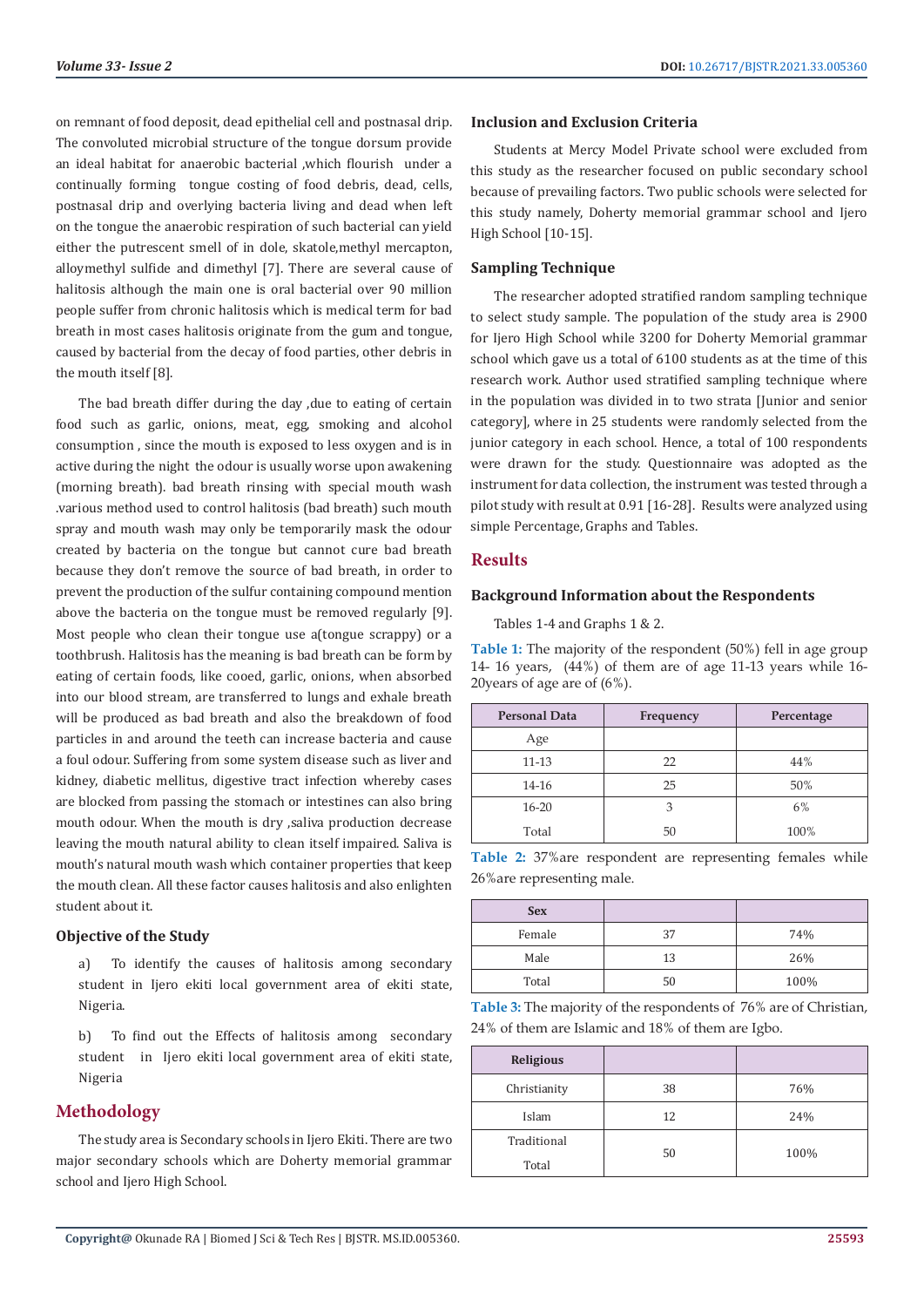**Table 4:** 72% of the respondents are Yoruba, 10% are of Hausa, and 18% of the respondents are of Igbo.

| Tribe  |    |      |
|--------|----|------|
| Yoruba | 36 | 72%  |
| Hausa  |    | 10%  |
| Igbo   |    | 18%  |
| Total  | 50 | 100% |





## **Attitudes, Knowledge and Awareness of the People Towards Oral Health**

Tables 5-14 and Graphs 3-7.

**Table 5:** It was gathered that 72% of the respondents have heard about oral health education while 28% are not aware.

| <b>Question</b>                      | <b>Response</b> | <b>Frequency</b> | Percentage |
|--------------------------------------|-----------------|------------------|------------|
| Have you                             | Yes             | 36               | 72%        |
| heard about oral<br>health education | No              | 14               | 28%        |
| before?                              | Total           | 50               | 100%       |

**Table 6:** 23 respondents representing 46% heard about oral health education by the means of television, 4 respondents representing 8% heard in the office,20 respondents representing 40% heard through magazine, 3 respondents representing 6% heard through Radio.

|                 | Television    | 23   | 46%  |
|-----------------|---------------|------|------|
|                 | In the office | 4    | 8%   |
| If yes, by what | Magazine      | 20   | 40%  |
| means?          | Radio         | 3    | 6%   |
|                 | None          | None | None |
|                 | Total         | 50   | 100% |

**Table 7:** Shows that 54% of the respondents have gained from oral health education while 46% gained nothing from oral health education.

| Have you                       | Yes   | 27 | 54%  |
|--------------------------------|-------|----|------|
| gained anything<br>oral health | No    | 23 | 46%  |
| education?                     | Total | 50 | 100% |

**Table 8:** It was gathered that 76% of the respondents clean their mouth once a day while 24% clean their mouth twice a day.

| How many times do you clean your mouth in<br>a day? | Once  | 38 | 76%  |
|-----------------------------------------------------|-------|----|------|
|                                                     | Twice | 12 | 24%  |
| Total                                               |       | 50 | 100% |

**Table 9:** Show all the respondents uses toothbrush and toothpaste for brushing of their mouth.

|                             | Toothbrush and<br>Toothpaste | 50   | 100% |
|-----------------------------|------------------------------|------|------|
| What do you use in cleaning | Charcoal.                    | None |      |
| your mouth?                 | Chewing stick                | None |      |
|                             | Total                        | 50   | 100% |
|                             |                              |      |      |

**Table 10:** Show that 16 respondents representing 32% are aware about fluoride in toothpaste while 34 respondents representing 68% are not aware about fluoride in toothpaste.

|                                                           | Yes   | 16 | 32%  |
|-----------------------------------------------------------|-------|----|------|
| Do you know anything about<br>fluoride in the Toothpaste? | No    | 34 | 68%  |
|                                                           | Total | 50 | 100% |

**Table 11:** It was gathered that 78% if the respondents eat sweet and snacks while 22% do not eat sweet and snacks.

|                         | Yes   | 39 | 78%  |
|-------------------------|-------|----|------|
| Do you<br>eat sweet and | No    | 11 | 22%  |
| snacks?                 | Total | 50 | 100% |

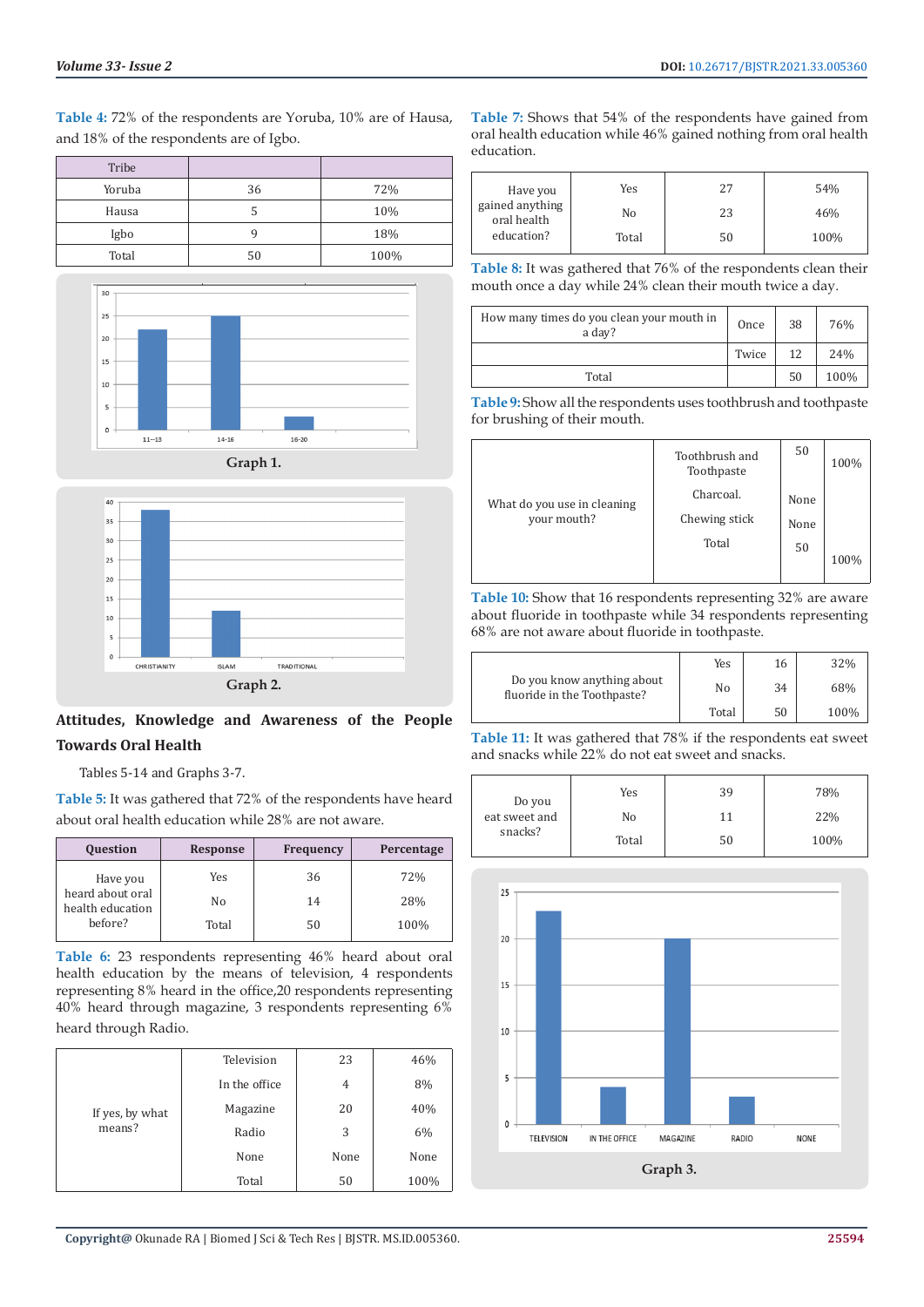**Table 12:** 42 respondents representing 84% always eat sweet and snacks while 8 respondents representing 16% do not eat sweet and snacks always.

|                       | Always     | 42 | 84%  |
|-----------------------|------------|----|------|
| If yes, how<br>often? | Not always |    | 16%  |
|                       | Total      | 50 | 100% |

**Table 13:** 24% of the respondents always rinse their mouth with water after eating while 76% do not rinse their mouth after eating.

|                                                       | Yes   | 1つ | 24%   |
|-------------------------------------------------------|-------|----|-------|
| Do you rinse your mouth with<br>water after each meal | No    | 38 | 76%   |
|                                                       | Total | 50 | 100\$ |





**Graph 5.**



**Table 14:** Show that 90% of the respondents knew that balanced diet including plenty fruit and vegetables are good for maintenance while 10% are not aware.



15  $10$  $\overline{5}$  $\overline{a}$ YES NO **Graph 7. Halitosis Problem Experienced and Where Treated**

Tables 15-19 and Graphs 8 & 9.

**Table 15:** It was gathered that 37 respondents representing 74% have experience oral health problems while 13 respondents representing 26% have not experience such.

| <b>Question</b>                                                                                                    | <b>Response</b>    | <b>Frequency</b> | Percentage         |
|--------------------------------------------------------------------------------------------------------------------|--------------------|------------------|--------------------|
| Have<br>you ever<br>experienced<br>any dental<br>problem such as<br>gum bleeding.<br>smelling mouth,<br>tooth pain | Yes<br>No<br>Total | 37<br>13<br>50   | 74%<br>26%<br>100% |

**Table 16:** Shows that 86% of the respondents said hospitals/ clinic are best place for treating oral health problems, 10% of the respondents agreed that herbal home is the best place while 4% of the respondents said self-medication is the best place.

| Which of<br>the area is the<br>best treatment<br>of oral disease | Hospital/<br>clinic<br>Herbal<br>home<br>Self-<br>medication | 43<br>5<br>2<br>50 | 86%<br>10%<br>4%<br>100% |
|------------------------------------------------------------------|--------------------------------------------------------------|--------------------|--------------------------|
|                                                                  | Total                                                        |                    |                          |

**Table 17:** 26 of the respondents representing 52% have visited dental clinic before while 24 respondents representing 48% have not visit the dental clinic.

| Have you                     | Yes   | 26 | 52%  |
|------------------------------|-------|----|------|
| visited any<br>dental clinic | No    | 24 | 48%  |
| before                       | Total | 50 | 100% |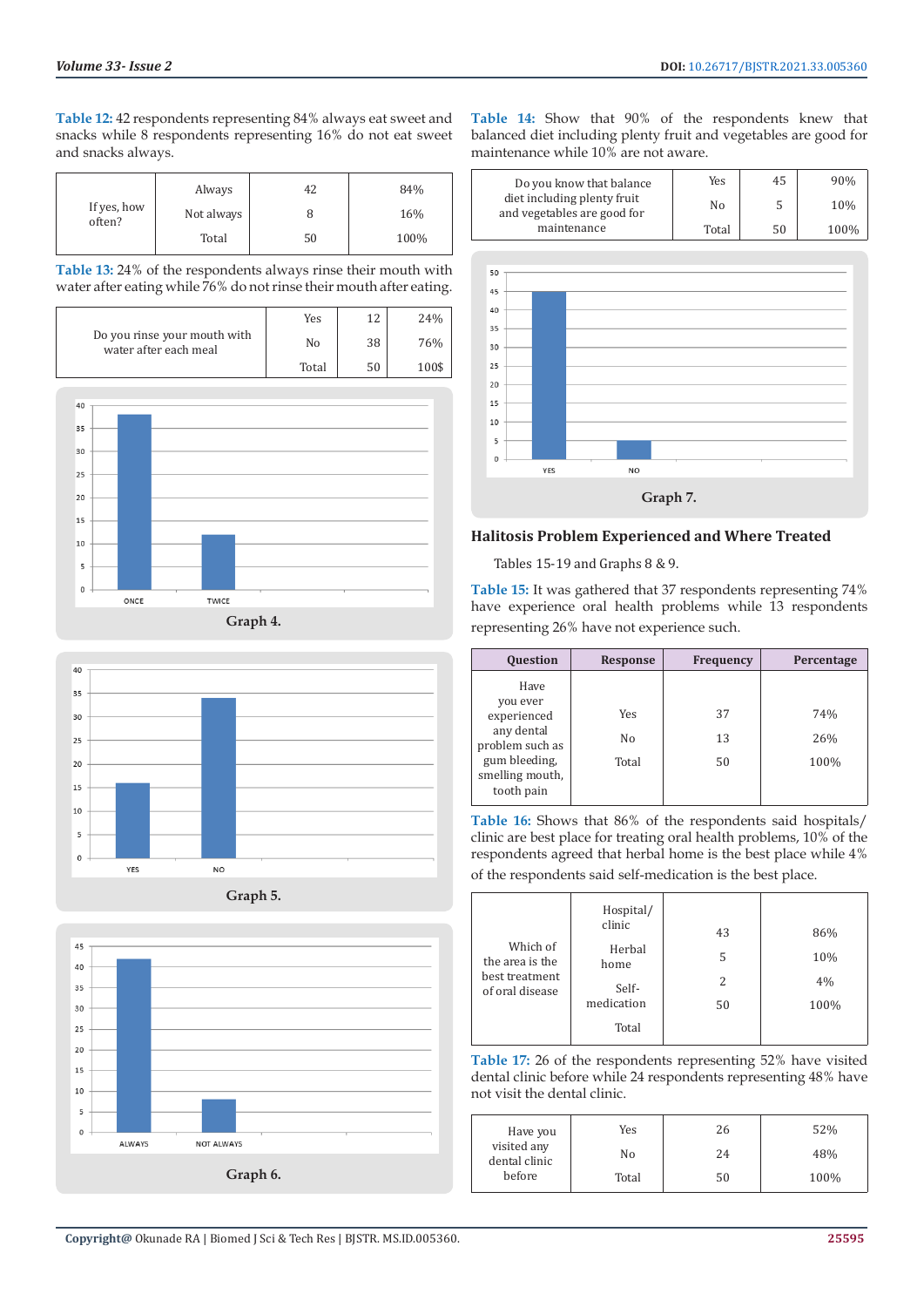**Table 18:** It was gathered that 94% of the respondents said they can advise their fellow colleague to go for dental clinic for checkup while 6% of the respondents cannot.

|                                                                 | Yes   | 47 | 94%  |
|-----------------------------------------------------------------|-------|----|------|
| Will you ask your fellow<br>colleague to go for dental check up | No    |    | 6%   |
|                                                                 | Total | 50 | 100% |

**Table 19:** Shows that 88% of the respondents said their friend feel ashamed and shy when noticed they have mouth odour while 12% said their friend does not feel concerns about it.

| How do your friend<br>who have mouth odour feel | Happy                                | None |      |
|-------------------------------------------------|--------------------------------------|------|------|
|                                                 | Ashamed/<br>shy<br>Does not<br>care. | 44   | 88%  |
|                                                 |                                      | 6    | 12%  |
|                                                 |                                      | 50   | 100% |
|                                                 | Total                                |      |      |





#### **Conclusion**

Based on this research work, it was concluded that, Halitosis is a major health problem of concern in the study area while there are evidence of low awareness of oral health education among secondary school students in the study area.

#### **Recommendation**

a) Government should employ more dental center and clinic Ijero local government.

b) Government should employ more competent and qualified dental health professionals to bulk of the jobs in the area.

c) Government should organize seminars to inform the people on the needs and importance of maintaining good oral hygiene.

d) Government should subsidize the cost of production of toothpaste do that, they could be affordable by every individual.

e) Health workers should always carry out home visitation in order to correct those habits that can impair people's health.

#### **References**

- 1. Hine MK (1957) Halitosis. J Am Dent Assoc 55 (1):37-46.
- 2. Andreas Fillipi (2009) Halitosis a review. Oral prophylaxe & kinderzahnhilkunde.
- 3. Ashwath B, Vijayalakshmi R, Malini S (2014) Perceived halitosis and oral hygiene habit among undergraduate dental students.
- 4. [Avcu N, Orbek M, Kurtoglu D, Kurtoglu E, Kanso O \(2005\) Oral findings](https://pubmed.ncbi.nlm.nih.gov/15911040/) [and health status among hospitalized patients with physical disability,](https://pubmed.ncbi.nlm.nih.gov/15911040/) [aged 60 or above. 41\(1\): 69-79.](https://pubmed.ncbi.nlm.nih.gov/15911040/)
- 5. Aydin M, Harvey woodworth CN (2014) Halitosis: a new definition and classification. 217(1):E1.
- 6. [Ayers KMS, Colguhoun ANK \(1998\) Halitosis causes, diagnosis and](https://pubmed.ncbi.nlm.nih.gov/9889536/) [treatment. N Z Dent J 94\(418\): 156-160.](https://pubmed.ncbi.nlm.nih.gov/9889536/)
- 7. [Body A \(1997\) Oral malodor : philosophical and practical aspects. J Can](https://pubmed.ncbi.nlm.nih.gov/9086681/) [Dent Assoc 63\(3\): 196-201.](https://pubmed.ncbi.nlm.nih.gov/9086681/)
- 8. [Bollen CM, Beikker T \(2012\) Halitosis, The multidisciplinary approach.](https://pubmed.ncbi.nlm.nih.gov/22722640/) [4\(2\):55-63.](https://pubmed.ncbi.nlm.nih.gov/22722640/)
- 9. Bornstein MM, kislig k, Hoti BB, Seemannt, Lussi A (2009) Prevalence of halitosis in the population of the city of Bern, Switzerland. A study comparing self - reported and clinical data. 117(3):261-267.
- 10.(1999) Break odor Research, Official Newsletter of the international society for Breath odor Research.
- 11. [Brunner F, Kurmann M, Fillippi A \(2010\) The correlation of organoleptic](https://pubmed.ncbi.nlm.nih.gov/20533102/) [and instrumental halitosis measurements. 120\(5\): 402-408.](https://pubmed.ncbi.nlm.nih.gov/20533102/)
- 12. Classes C, Howes D, Synnott A (1996) Aroma; a historia cultural dos odores.
- 13. [Dadamio J, Van Tournout M, Teughels W, Dekeyser C, Coucke W \(2013\)](https://pubmed.ncbi.nlm.nih.gov/23489103/) [Efficacy of different mouth rinse formulation in reducing oral malodor.](https://pubmed.ncbi.nlm.nih.gov/23489103/) [40\(5\): 505-513.](https://pubmed.ncbi.nlm.nih.gov/23489103/)
- 14. [Eli L, Baht R, Rosenberg M \(1995\) Bad Breath Research perspective. In:](https://journals.sagepub.com/doi/abs/10.1177/00220345950740051501) [Rosenberg M \(Eds.\), Sage Publications, New York 74\(5\): 1240.](https://journals.sagepub.com/doi/abs/10.1177/00220345950740051501)
- 15. [Erovic Ademovski S, Lingstrom P, Winkel E, Tangerman A, Persson GR](https://pubmed.ncbi.nlm.nih.gov/22149929/) [\(2012\) Comparison of different treatment modalities for oral halitosis.](https://pubmed.ncbi.nlm.nih.gov/22149929/) [70\(3\): 224-233.](https://pubmed.ncbi.nlm.nih.gov/22149929/)
- 16. [Farina VH, Lima AP, Balducci L, Branadão AA \(2012\) Effect of the](https://pubmed.ncbi.nlm.nih.gov/23019084/) [medicinal plant's curcuma zedoaria and camellia sinensis on halitosis](https://pubmed.ncbi.nlm.nih.gov/23019084/) [control. 26\(6\): 523-529.](https://pubmed.ncbi.nlm.nih.gov/23019084/)
- 17. Fedorowicz Z, Aljufairi H, Nasser M, Outhouse TL, Pedrazz V (2008) Mouthrinse for the treatment of halitosis. 4: CD006701.
- 18. [Ferguson M, Aydin M, Mickel J \(2014\) Halitosis and the Tonsils: A Review](https://pubmed.ncbi.nlm.nih.gov/25096359/) [of management otolaryngology - Head and Neck surgery. 151\(4\): 567-](https://pubmed.ncbi.nlm.nih.gov/25096359/) [574.](https://pubmed.ncbi.nlm.nih.gov/25096359/)
- 19. [Harvey, Woodworth CN \(2013\) Dimethyl Sulphidemia : The Significance](https://pubmed.ncbi.nlm.nih.gov/23579164/) [of dimethyl sulphide in extral- oral, blood borne halitosis. 214\(7\): E20.](https://pubmed.ncbi.nlm.nih.gov/23579164/)
- 20. Iwata K, Horikawa T, Namkawa L (1985) Medical and dental microbiology, Tokyo; ishiyaku publishing.